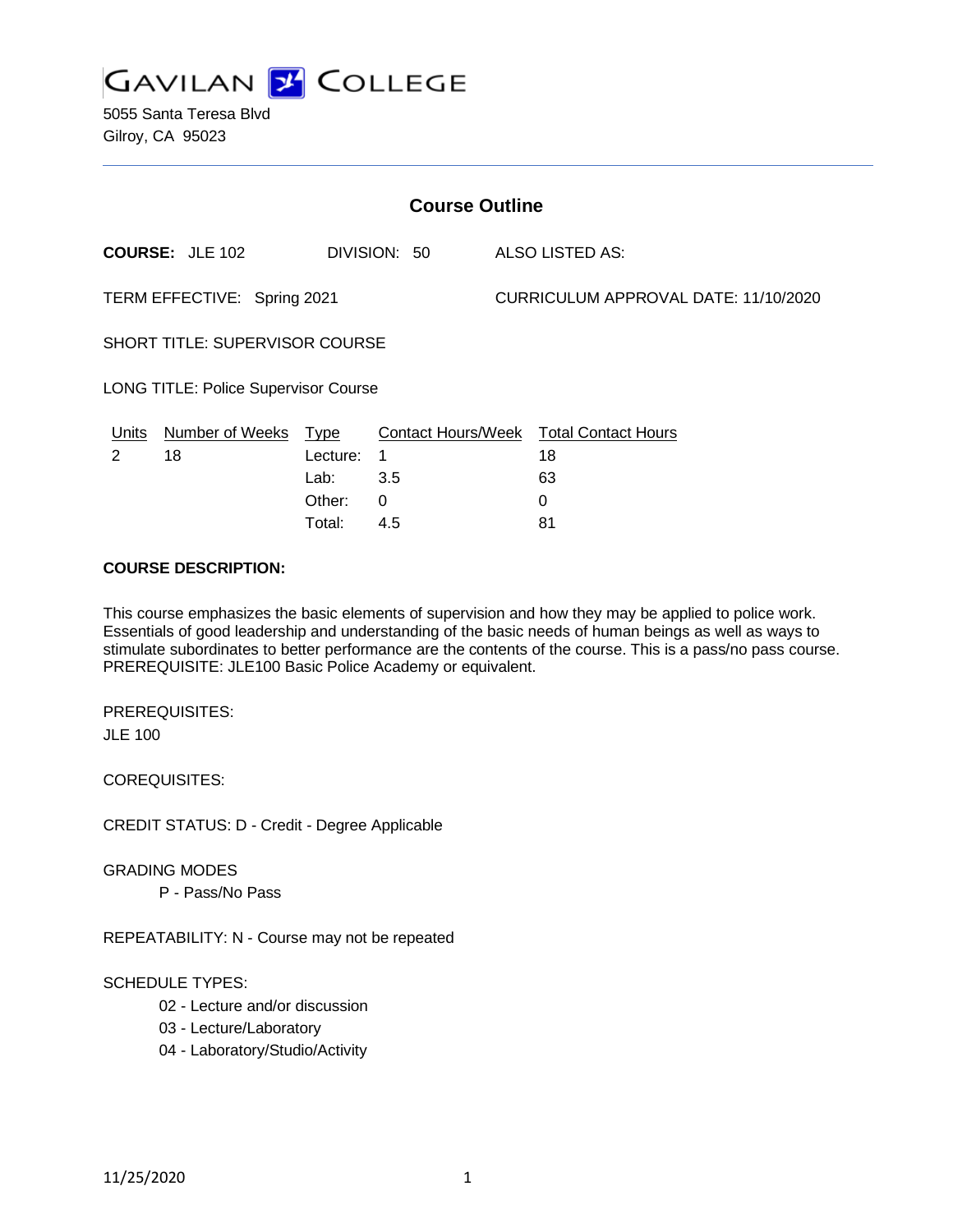## **STUDENT LEARNING OUTCOMES:**

By the end of this course, a student should:

1. Apply roles as supervisors to clarify roles, norms, and expectations and determine when and how socialization has positively occurred

2. Given the DiSC? instrument, varied learning activities, facilitated class discussion, video clips and PowerPoint presentations, students will engage in various role-play scenarios and conduct assigned teachbacks to demonstrate greater internalization of the responsibilities of front-line supervision

3. Develop leader and follower problem-solving strategies and a plan for decision making and apply a systems approach to problem solving and decision-making.

4. Analyze the characteristics of an effective leader-counselor and identify and evaluate barriers to effective counseling while demonstrating safe strategies for counseling employees.

#### **CONTENT, STUDENT PERFORMANCE OBJECTIVES, OUT-OF-CLASS ASSIGNMENTS**

Curriculum Approval Date: 11/10/2020

## LECTURE CONTENT:

- I. Introduction and Course Administration (2 hours)
- A. Introduction and Overview
- 1. Introduction of course facilitators
- 2. Optional learning activity: -Cafe Exercise- (See Facilitators? Guide)
- B. Course Overview
- 1. Learning objectives
- C. Course Requirements
- 1. Present a short briefing (teach-back) on an assigned topic
- 2. Maintain a supervisor's file
- 3. Participate in team problem-solving activities
- 4. Conduct a counseling session
- 5. Prepare a performance evaluation
- D. Course Concepts
- 1. Learning: the influence of experience as it applies to new situations
- 2. Goal of learning
- 3. Conduit of influence and learning: relationships
- 4. Motivation
- E. Student Introductions
- 1. Instructors should model
- 2. Paired Visual Introduction
- F. Supervisory Course Notes
- 1. Recording ideas can be a useful technique to reinforce significant learning points
- 2. Questions to consider
- G. Supervisor's Fictitious Team (SFT)
- 1. Discuss how SFT videos impact this course
- 2. Show SFT video Duncan's Last Briefing
- 3. Group discussion regarding Body language, facial expression, and actions of the team members
- 4. Show SFT video Changing of the Guard
- 5. Group Discussion: What does it say about our roles as supervisors?
- II. Employee Relationships (Tactics to Get Acquainted) (8 hours)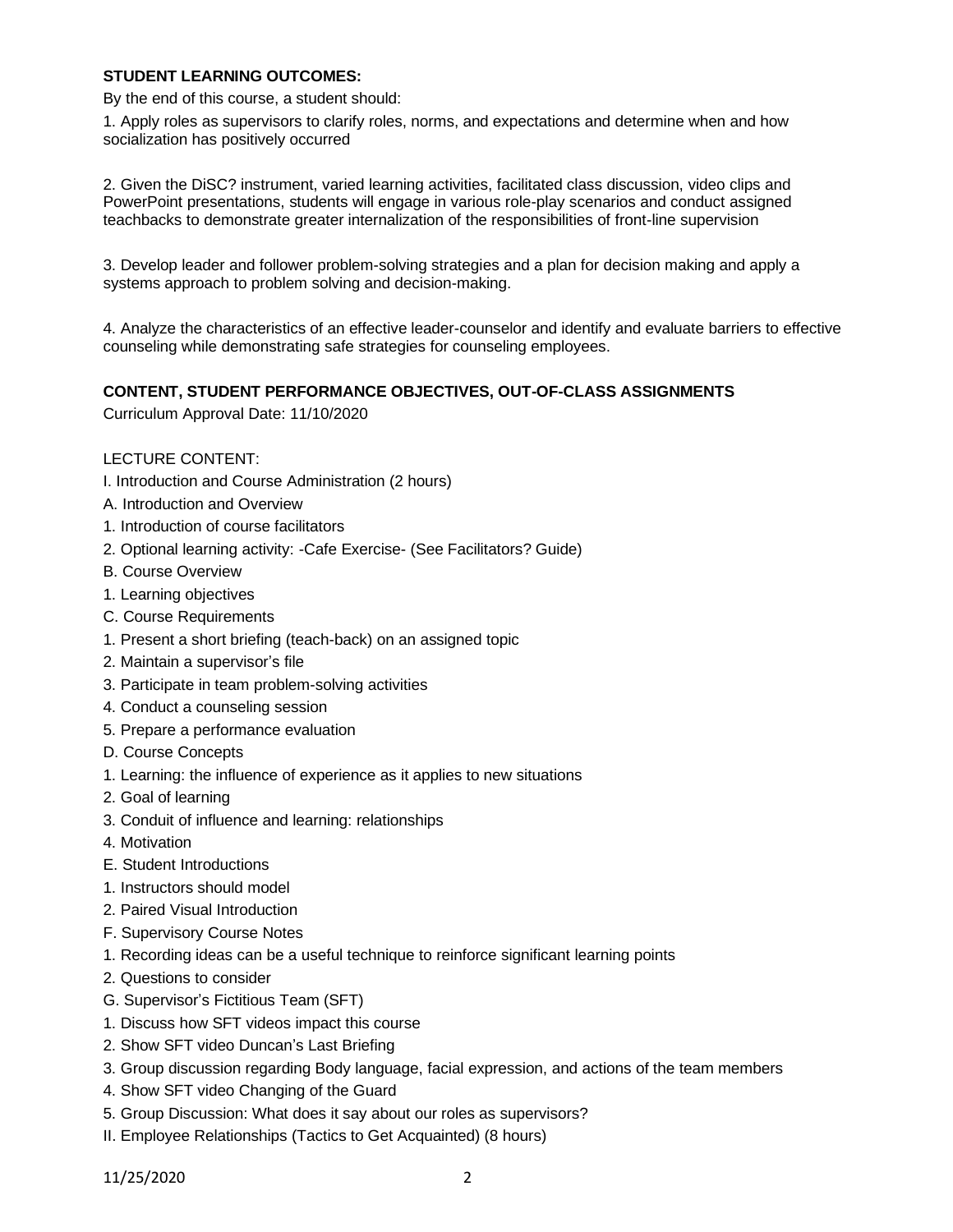- A. Learning Activties
- 1. Understand how socialization works within a team organization
- 2. Identify strategies used to socialize a team
- 3. Apply the use of a social contract to develop norms for behavior
- 4. Apply their roles as supervisors to clarify roles, norms, and expectations
- 5. Determine when and how socialization has positively occurred
- B. Socialization
- 1. Brief large-group discussion. If the conduit of influence is relationships, how do we get started?
- 2. Learning activity: small groups
- C. As a new leader, what do I need to know about my followers and team?
- 1. Background and experience
- 2. Individual needs/goals
- 3. Group mission/goals
- 4. Roles, status, norms of the group, and members
- 5. Cohesion of the group
- D. How will my followers get to know me? Socialization as a Strategy
- 1. Socialization: The acquisition of social knowledge and skills necessary to assume an organizational role.? (Leadership in Organizations, Department of Behavioral

Sciences and Leadership, USMA)

- 2. Two perspectives
- 3. Ultimate goal
- E. Socialization Leader Goals
- 1. Commitment
- 2. Internalization
- 3. Innovation
- F. Socialization Key Players (Socialization Agents)
- 1. Senior leaders
- 2. First-line leaders
- 3. Peers/trainers
- 4. Others (external to the group)
- 5. Can you identify these individuals at River City Police Department?
- G. Key Socialization Agent YOU
- 1. Small-group breakouts or large-group activity.

2. Challenge group(s) to evaluate the leader actions as effective or ineffective. What would they have done differently?

- H. Clarify Goals and Priorities
- 1. Describe clear path to goal achievement and potential rewards if appropriate, emphasize priorities
- 2. Provide challenging assignments
- I. Clarify Roles, Norms, and Expectations
- 1. Explain group norms and your expectations
- 2. Provide information on standards and policies
- 3. Facilitate mutual acceptance
- J. Show SFT video Foster's First Briefing
- 1. With the understanding that Foster is a new sergeant, what are your thoughts about this first briefing?
- 2. How would you begin to socialize your team members?
- 3. How did you begin your first briefing? How did it go?
- 4. What information do you think should be in a first briefing?
- 5. How do you ensure employees feel valued?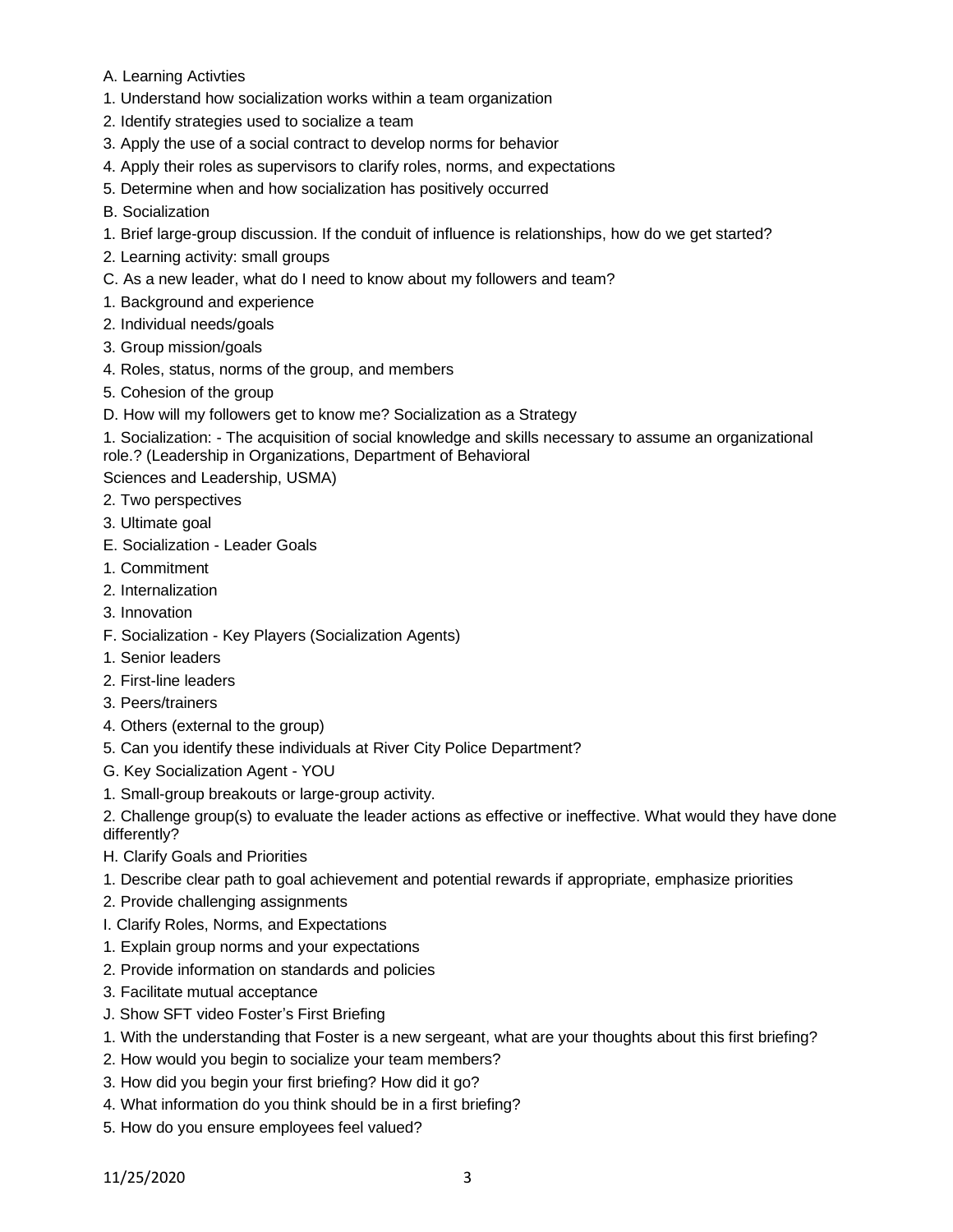- 6. So far, who in this team might be a good role model?
- IV. Role Identification and Transition (1 hour)
- A. Learning Activities
- 1. Contrast their new roles as supervisors with their past roles as officers
- 2. Be able to assess any changes they need to make in order to move from followers to leaders
- 3. Identify and evaluate personal and professional values
- 4. Differentiate their roles with administration, community, peers, and followers
- B. Show SFT video Car Stop/Citizen Concern
- V. Power and Authority (2 hours)
- A. Learning Activities

1. Through analysis and facilitated discussions of case studies and video scenarios and clips, the students will:

2. Compare and contrast the differences between power and authority as well as the sources of each

3. Analyze own sources of power and authority and create a plan to maximize influence through enhancing power bases

- 4. Relate issues of power and authority to organizational and personal goals
- B. Principle of Atrophy
- C. Principle of Compensation
- D. Why People Act
- E. What Motivates People
- F. Influence and Power
- G. Power Sources
- H. Show SFT video Delfino's Challenge
- VII. Decision-Making Models (1 hour)
- A. Learning Activities
- 1. Develop leader and follower problem-solving strategies and a plan for decision making
- 2. Apply a systems approach to problem solving and decision-making
- 3. Identify the process of groupthink-(Irving Janis, 1972) and apply preventative strategies
- B. Problem-Solving Models
- VIII. Generational Issues (2 hours)
- A. Learning Activities
- 1. Understand and recognize the potential differences in generational behaviors
- 2. Compare leader's value system with perceived values of followers from different generations
- 3. Analyze impacts generational differences have on trust, focus, and perception
- 4. Recognize what defines specific generations of followers and leaders
- 5. Examine and apply leadership principles and strategies for leading a multigenerational workforce
- B. Factors Defining Generational Differences
- C. Defining Generations
- D. American Generations in the Workplace
- E. Strategies for Leading the Multi-Generational Workforce
- F. Leadership Principles for All Generations
- X. Communications in a Diverse Workforce (2 hours)
- A. Learning Activities
- 1. Understand and apply the factors that impact quality communication
- 2. Understand and demonstrate the impacts of individual differences and similarities on the process of communication
- 3. Relate and integrate the non-verbal component of communication and potential influences
- 4. Analyze, apply, and evaluate leader strategies for good communication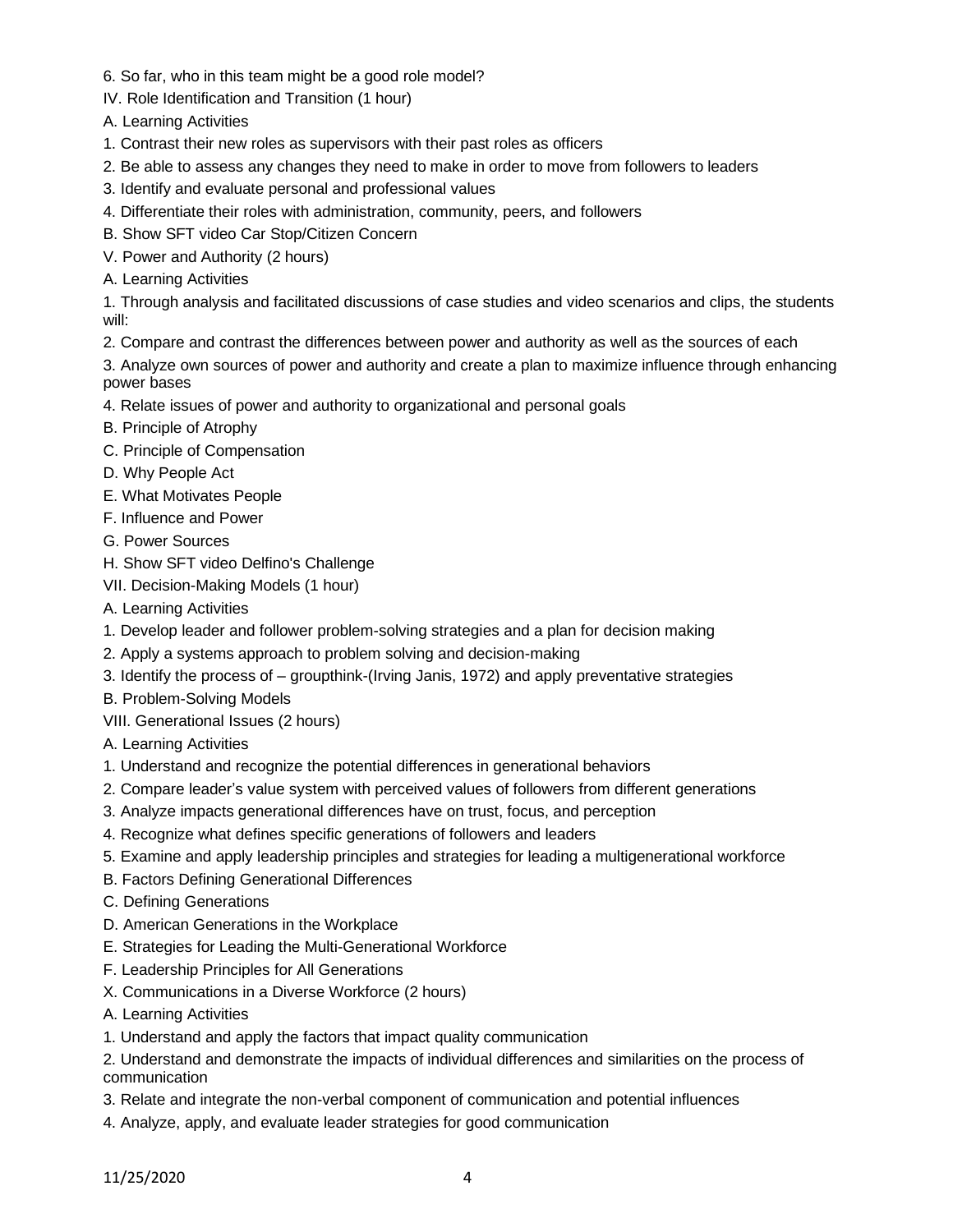- B. Effective Communication
- C. Communication Process
- D. Interpretation

E. Non-Verbal Communication

LAB CONTENT:

Lecture and lab content are coordinated to provide lecture and hands-on activities at the same time.

III. DiSC Personal Profile System (2 hours)

A. Learning Activites

1. Given the DiSC instrument, varied learning activities, facilitated class discussion, video clips and PowerPoint presentations,

students will:

2. Students will engage in various role-play scenarios and conduct assigned teachbacks to demonstrate greater internalization

of the responsibilities of front-line

supervision

- B. Discussion Points
- C. Successful Leaders
- D. Background
- E. Frustrating Behaviors
- 1. What behavior do you find the most frustrating in the work environment?
- 2. How do behaviors make someone feel and how relates to ability to lead
- F. Identify and Understand Personal Behavioral Differences. Become More Effective
- 1. In what ways are our employees diverse?
- G. Show SFT video Break Room Video
- H. Distribute: DiSC? Personality Profile
- 1. Instruct students to complete the instrument
- VI. Introduction to Situational Leadership II? (7 hours)

A. Learning Activities

1. Through analysis and facilitated discussions of case studies and video scenarios and clips, the students will:

1. Identify the characteristics and needs of followers at each level of development

2. Monitor and diagnose the performance, competence, and commitment of followers to determine their need for direction

and support

3. Adjust leadership style when competence or commitment increases or decreases

4. Conduct -Partnering for Performance? meetings to agree on goals and develop a plan for working together to achieve

these goals

- 5. Resolve disagreements about development level
- 6. Demonstrate congruent style preferences and flex styles according to diagnosed task behavior
- 7. Recognize when over supervision or under supervision is occurring for follower task behavior
- 8. Apply skills to systematically improve individual leadership capacity using Situational Leadership? II tools
- 9. Develop followers? competence, confidence, and motivation so they learn to provide their own direction and support
- 10. Value and honor differences
- B. Purpose of Introduction to Situational Leadership II?
- 1. Increase leader and follower communication through frequent conversations regarding follower?s performance

2. Earn trust and respect by helping followers to be motivated, confident, and competent in identifiable tasks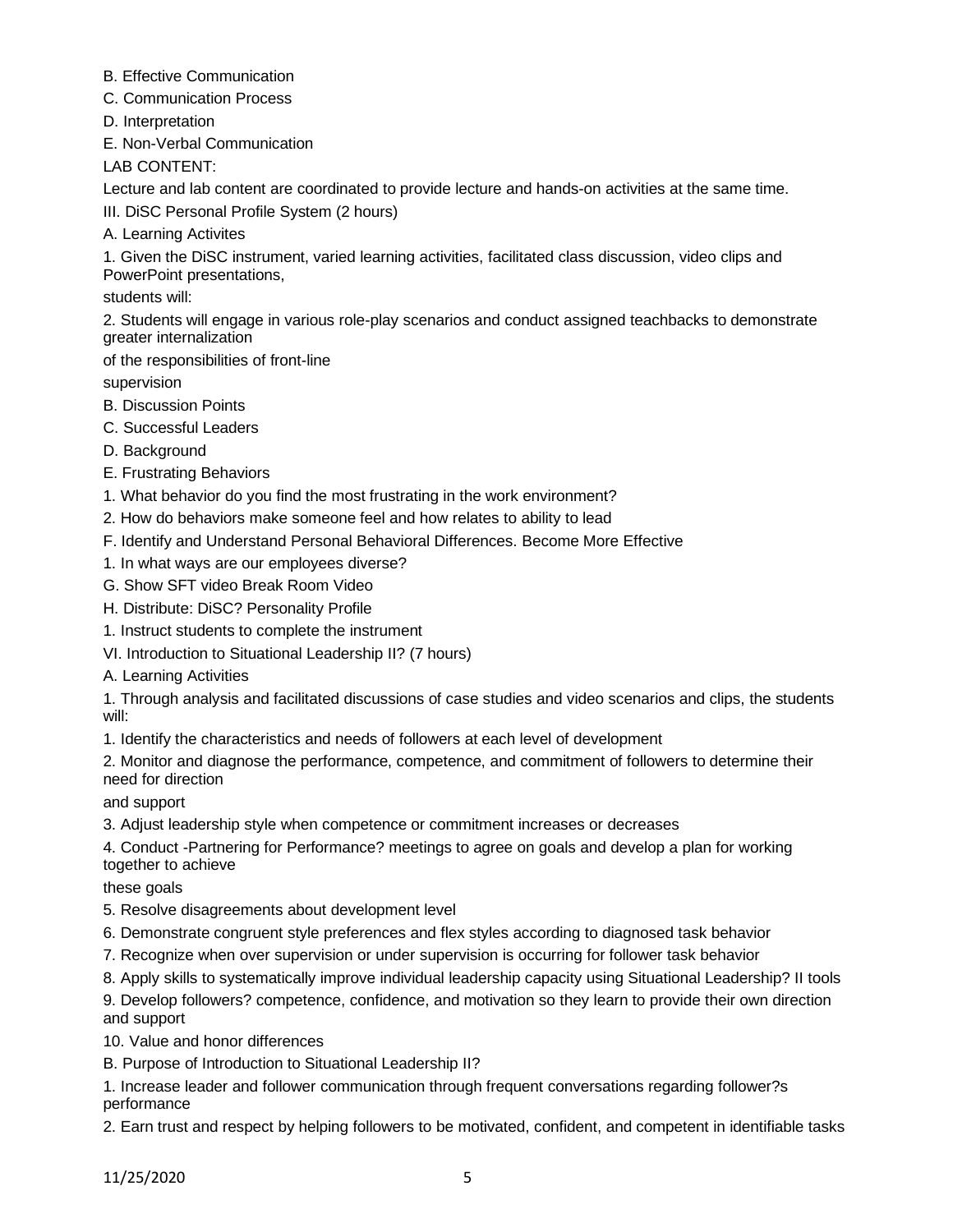- 3. Develop a common language for leadership
- 4. Match supervisory style with the needs of the follower
- 5. Leadership defined
- C. Skills
- 1. Diagnosis assessing development needs on a specific task
- 2. Experience
- 3. Training
- 4. Coaching
- D. Leader Behavior:
- E. Leader Responsibilities
- F. Style choices
- IX. Team Building (4 hours)
- A. Learning Activities
- B. Stages
- 1. Forming of Team Development (the task activities and relationship activities)
- 2. Relationship activity
- 3. Impact on group structure
- 4. Appropriate leader actions
- 5. Storming
- 6. Task activity
- 7. Relationship activity
- 8. Impact on group structure?
- 9. Appropriate leader actions
- 10. Norming
- C. Relationship activity
- D. Impact on group structure
- E. Appropriate leader actions
- F. Group Dynamic
- G. Team Regression
- XI. Counseling Employees (8 hours)
- A. Learning Activities
- 1. Analyze the characteristics of an effective leader-counselor
- 2. Identify and evaluate barriers to effective counseling
- 3. Demonstrate safe strategies for counseling
- 4. Recognize and assess leaders? limitations of counseling
- 5. Examine and discuss critical aspects of problem, career, and performance counseling
- B. Show SFT videos Late to Briefing
- C. Show SFT videos Morgan?s Apology
- D. Characteristics of Effective Counseling
- E. Barriers to Effective Counseling
- F. The Listening Continuum
- G. Show SFT videos Discussion with Morgan and The Discovery

H. In the video The Discovery, Sgt Foster discovers that Morgan is using prescription medication to deal with an on duty back

injury

- I. Purpose of Counseling
- J. Variables in Counseling
- K. Show optional video clips from the movie Good Will Hunting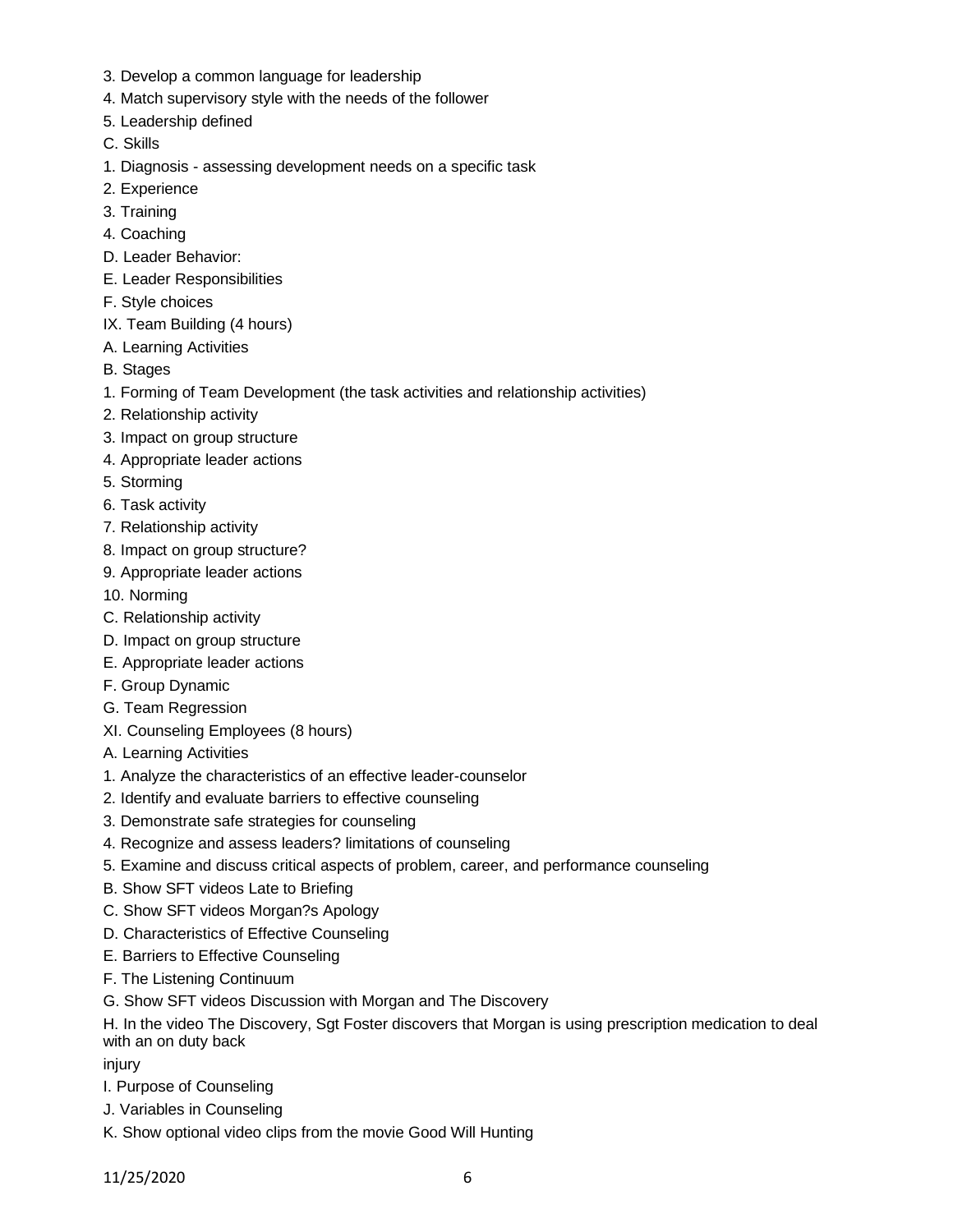- L. Show SFT videos Vehicle Pursuit and Vehicle Pursuit Follow-up
- M. Practice Counseling Session
- 1. Students will be in group of three where each will play the role of supervisor, counselor and observer
- 2. Debrief
- L. Live Counseling Sessions
- 1. Coaches present or past law enforcement supervisors.
- 2. Role-Players
- XII. Conflict Management (Dealing with Tough but Necessary Conversations (8 hours)
- A. Learning Activities
- 1. Identify and analyze issues of conflict
- 2. Recognize what happens when people are emotionally caught off guard
- 3. Recommend tactics and solutions to an emotionally charged dialogue
- 4. Contrast effective and ineffective solutions
- 5. Evaluate crucial conversation dialogues
- 6. Identify and analyze conflict management styles in self and others
- 7. Identify the benefits of emotional intelligence
- B. Show optional video clip Ticked Off About Tacos
- C. Challenging conversations
- D. Critical thinking skills
- E. What is a ?Crucial Conversation??
- F. Emotional brain ?hijacks? the thinking process
- G. Show optional video clips from the movie Money ball
- H. Discuss getting into and staying in dialogue
- I. Review the listening continuum and emphasize emphatic and attentive listening
- J. What to do when mutual purpose or safety is at risk:
- K. Show SFT video Locker Room Gossip
- L. Show SFT video Phone Call to Duncan
- M. Show SFT video Meeting with Abrams
- N. Tactics and Strategies for handling a crucial conversation: (STATE your path)
- O. Show SFT videos Phone Call/DA Reject and Follow-up With Duncan
- P. Show the video Follow-up with Duncan
- Q. Confronting Behavioral and Attitudinal Issues
- R. Benefits of emotional intelligence in conflict situations
- S. Unresolved conflict
- T. Show SFT Briefing-No Overtime
- XIII. Evaluating Employees (4 hours)
- A. Learning Activities
- 1. What is the purpose and scope of a performance evaluation system
- 2. Identify and utilize the four stages of a performance evaluation system
- 3. Select necessary data required to complete a performance evaluation
- 4. Evaluate and apply basic leader actions in delivering performance evaluations
- 5. Develop a performance improvement plan using students- agency formats
- B. Purpose
- C. Leader Considerations
- D. Four-Stage Procedure
- 1. Plan work and set standards
- 2. Observing work and collecting information
- 3. Determining and appraising results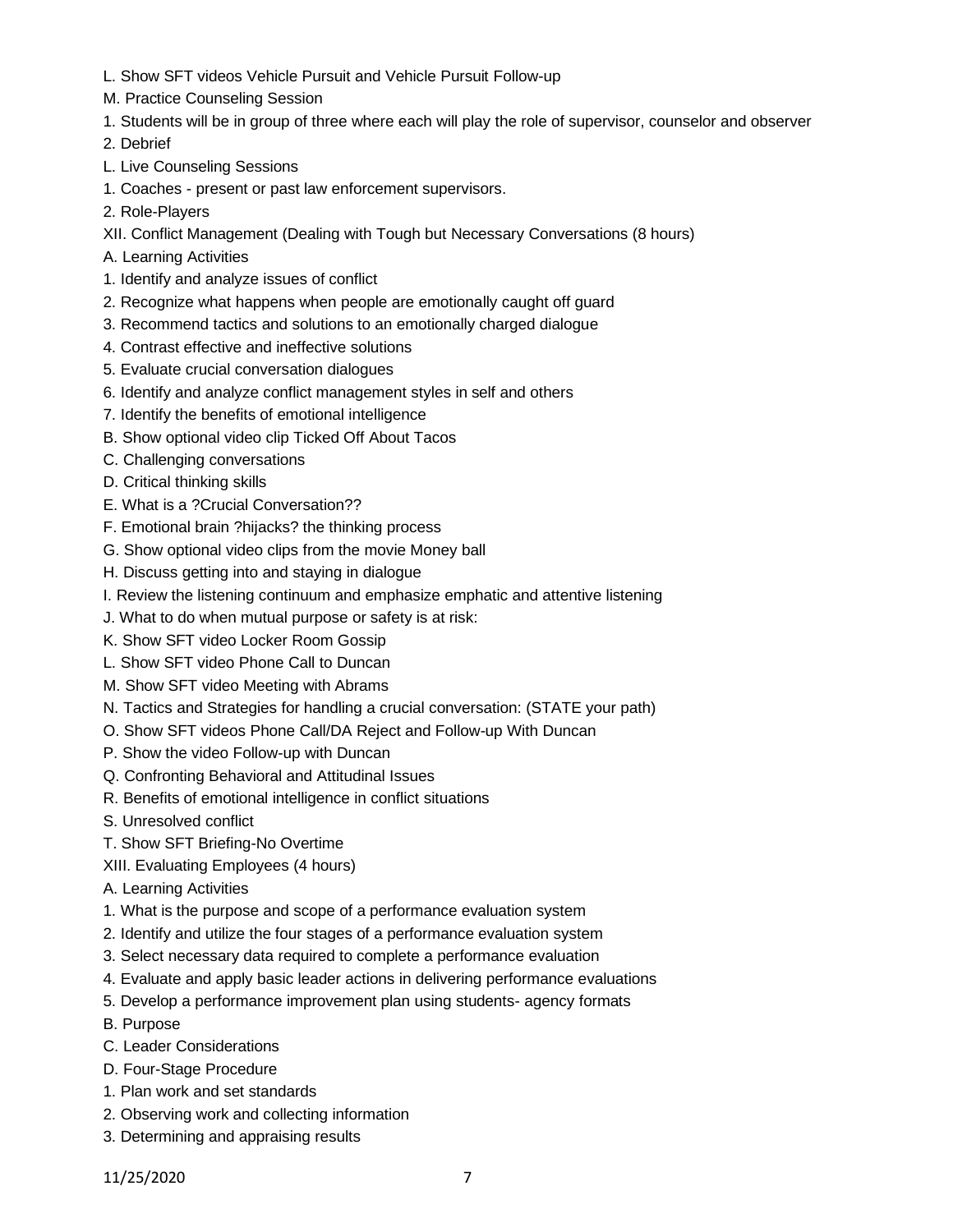- 4. Appraising follower performance when contact or observations aren't present
- 5. Discussing the appraisal with the follower
- 6. Performance evaluation pitfalls
- E. Performance Improvement Plans Definition and Strategies

XIV. Discipline (2 hours)

- A. Learning Activities
- 1. Understand and apply principles of progressive discipline
- 2. Evaluate and apply the appropriate progressive disciplinary strategies
- 3. Examine the purpose of discipline and justify when documentation is necessary
- 4. Recognize value of performance improvement plans and prepare a model plan
- B. Definition
- 1. Instruction or training which corrects, molds, strengthens skills (to teach)

2. Process by which management ensures conduct of its employees conforms to the established and articulated standards

- C. Purpose
- D. Expectations

E. Progressive Discipline

F. Discipline Documentation

XVI. Stress Management and Critical Incident Stress (8 hours)

A. Learning Activities

1. Identify the different types of stress and the effects on those they supervise

2. Analyze the body's physical response to stress and evaluate how that response manifests itself to major body parts and

functions

- 3. Examine typical stressors for both followers and supervisors
- 4. Compare and contrast positive ways to cope and manage stress with deleterious methods of coping with stress

5. Examine how to minimize and prevent stress from negatively impacting health, relationships, and mental and physical fitness

6. Recognize when a follower needs outside intervention (PTSD, suicide idealization)

7. Research and create a resource guide for the student's agency to deal with issues that are beyond his/ her scope of

involvement or control

- 8. Understand the psychological effects of a critical incident
- 9. Identify resources available for individuals experiencing a critical incident

10. Analyze case studies of followers and examine issues and evaluate possible solutions and outcomes involved in each

11. Explain what constitutes critical incidents and assess physical and psychological reactions

12. Assess follower's behavior when repeatedly demonstrating crisis symptoms over an extended period of time and determine

when referrals are necessary.

13. Recognize and assess hardiness attitudes in employees and how the leader can influence behaviors

B. Stress

- C. Hardiness Attitudes and Resilience
- D. Typical Law Enforcement Stressors
- E. Typical Supervisory Stressors
- F. Types of Stress
- G. Managing Stress
- H. Critical Incident Stress: human side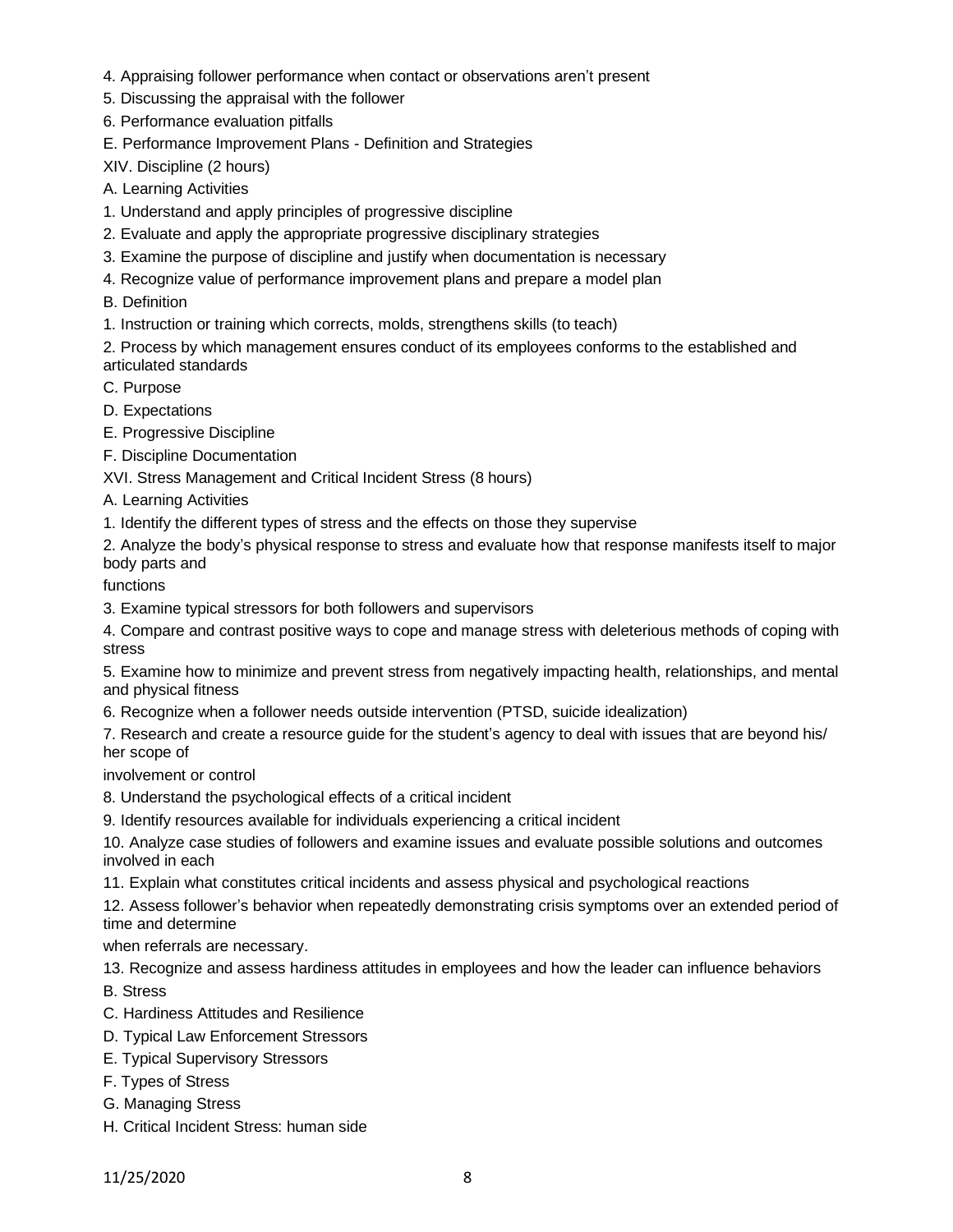XVII. Critical Incident Management-Tactical (2 hours)

A. Learning Activities

- 1. Analyze critical incidents and develop proper responses to those incidents
- 2. Identify learning needs related to the handling of critical incidents
- 3. Develop a plan to resolve learning needs upon return to departments
- 4. Recognize and apply fusion centers protocols to appropriate situations
- B. Supervisory Responsibilities
- C. Reduction of Errors
- D. Fusion Centers
- 1. Protocols
- 2. Resources
- 3. Local contacts

XVIII. Legal Issues (6 hours)

- A. Learning Activities
- 1. Understand and apply concepts of civil liability (negligent retention, supervision, duty)
- 2. Assess when employee rights are being adhered to and when to apply agency specific labor agreements
- 3. Understand what information must remain confidential and justify when that information may be released
- 4. Determine what procedures should be followed to avoid violating officers? rights (POBR)
- 5. Understand the dynamics and responsibilities of vicarious liability

6. Understand and apply the legal requirements under the Victim's Bill of Rights Act of 2008 (Marsy's Law) and conclude what

impact it has on supervision

7. Recognize responsibilities when an employee falls under the guidelines of the

Workers? Compensation Law

B. Civil Liability

C. Labor Agreements - control how we deal with represented employees

D. Employee Rights under AB 301, Govt. Code 3300-3311 Public Safety Officer?s Procedural Bill of Rights (POBR)

- E. Release of Employee Information
- F. Avoiding Civil Liability
- G. Workers? Compensation Law Reporting requirements
- H. Marsy's Law (California Constitution Article I, ?28; Penal Code 679-680)
- XIX. Followership and Leadership for Organizational Effectiveness (4 hours)

A. Learning Activities

- 1. Define and understand the concepts of followership
- 2. Analyze and demonstrate the dynamic of -influence- relationships between leaders and followers
- 3. Examine the effects of follower styles on leadership and the organization
- 4. Evaluate leader strategies that can impact a follower's style with the goal of improving the motivation,

performance, and

satisfaction of the follower

- 5. Explain how followers become leaders by leading up
- 6. Recognize and choose leader actions that help to develop followers into leaders
- B. Followership Issue Questions
- C. Definition
- D. Followership styles
- E. Show optional video clips from Band of Brothers
- F. Developing Leaders
- G. Follower Skills Issue Questions

11/25/2020 9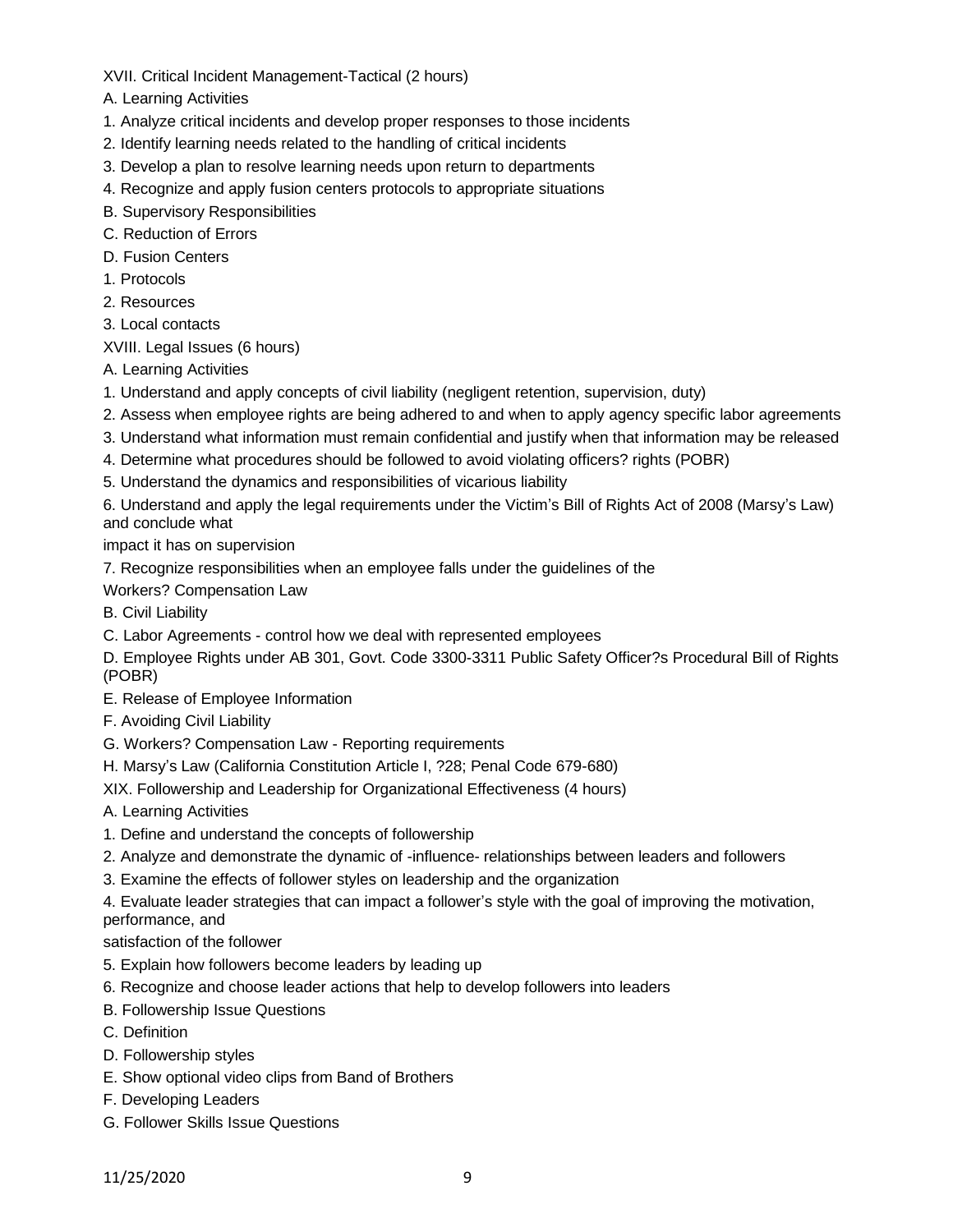XX. Ethical Decision Making (8 hours)

- A. Learning Activities
- 1. Examine guidelines for ethical behavior
- 2. Identify principles of service as they relate to carrying out organizational mission
- 3. Examine how competition and stress affect ethical behavior within organizations

4. Create an ethical leadership model, which distinguishes between the benefits and consequences of ethical and unethical

behavior

- 5. Explain how a leader?s influence and organizational culture affect the ethical climate of an agency
- B. Ethics
- 1. Defined
- 2. Standard for conduct or practice
- C. Ethics and Leadership
- 1. Know what is right and worthwhile
- 2. Mission statements
- 3. Clearly defined principles of service
- D. Ethical Dimensions of Leadership
- 1. Dispersed throughout the organization
- 2. Leader sets goals, protects the basic mission, influences others, designs structure
- E. Leadership Influences
- F. Organizational Rewards and Adverse Actions
- G. Communication and Expectations
- H. Organizational Climate and Ethical Choices
- I. Ethics and Leadership (Followers? Perspectives)
- J. Organizational Dimensions/ Review
- 1. Behavioral influences
- 2. Monitor stress and competition
- 3. Reward ethical behavior and take action when unethical behavior surfaces

# **METHODS OF INSTRUCTION:**

Lecture, discussion and demonstration will serve as the medium of instruction. Individual guidance will be provided as required.

## **OUT OF CLASS ASSIGNMENTS:**

Required Outside Hours: 36 Assignment Description: Reading Assignments

# **METHODS OF EVALUATION:**

Writing assignments Percent of total grade: 20.00 % Writing Evaluation Reports Skill demonstrations Percent of total grade: 50.00 % Class Performance/s; Performance Exams Objective examinations Percent of total grade: 30.00 % True/False; Other: Written report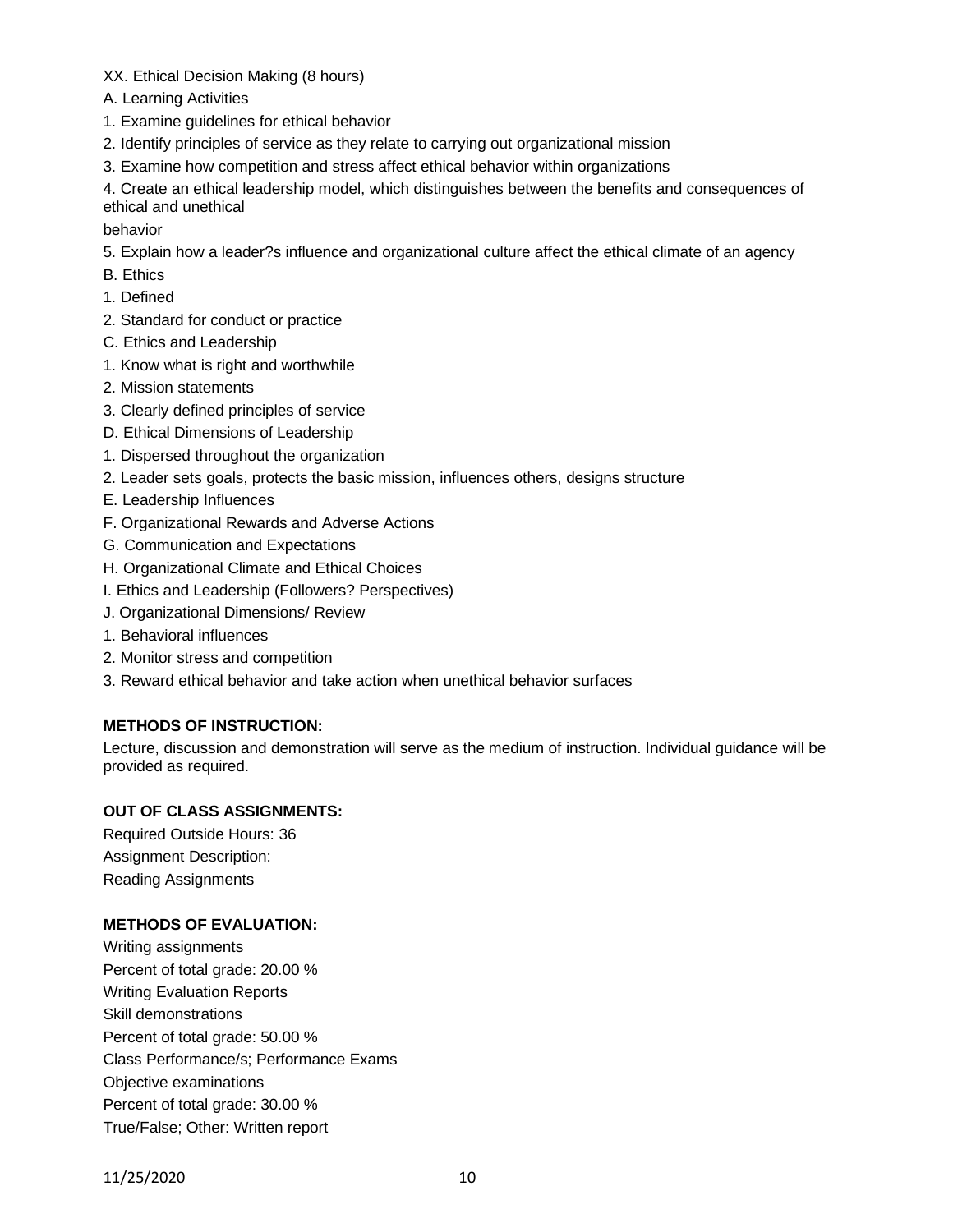## **REPRESENTATIVE TEXTBOOKS:**

DISC Dimensions of Behavior. 2019. DVD Reading Level of Text, Grade: 12

Inc Simplified Coach . Situational Leadership manual . Independently Published ,2019. ISBN: 978102228998 Reading Level of Text, Grade: 12

Ken Blanchard, Patricia Zigarmi, Drea Zigarmi . Leadership and the One Minute Manger . New York, NY: Harper Collins Publisher ,2018. ISBN: 978-06-230944-0 Reading Level of Text, Grade: 12

Kerry Patterson, Joseph Grenny, Ron McMillan, Al Switzler . Crucial Conversations: Tools for Talking When Stakes are High. McGraw-Hill,2019. ISBN: 978-0-07-141583-5 Reading Level of Text, Grade: 12

Martin J. Mayer/ Kevin Johnson . Investigator's Guide to the California Public Safety Student Manual 2ND Edition Officers Bill of Rights Act, 2nd Edition. Kearney, NE: Morris Publishing ,2013.

This is the most current edition ISBN: 9780981767253 Reading Level of Text, Grade: 12

PORAC. Peace Officers Bill of Rights . California : PORAC ,2019. Government Codes 3300-3312 Reading Level of Text, Grade: 12